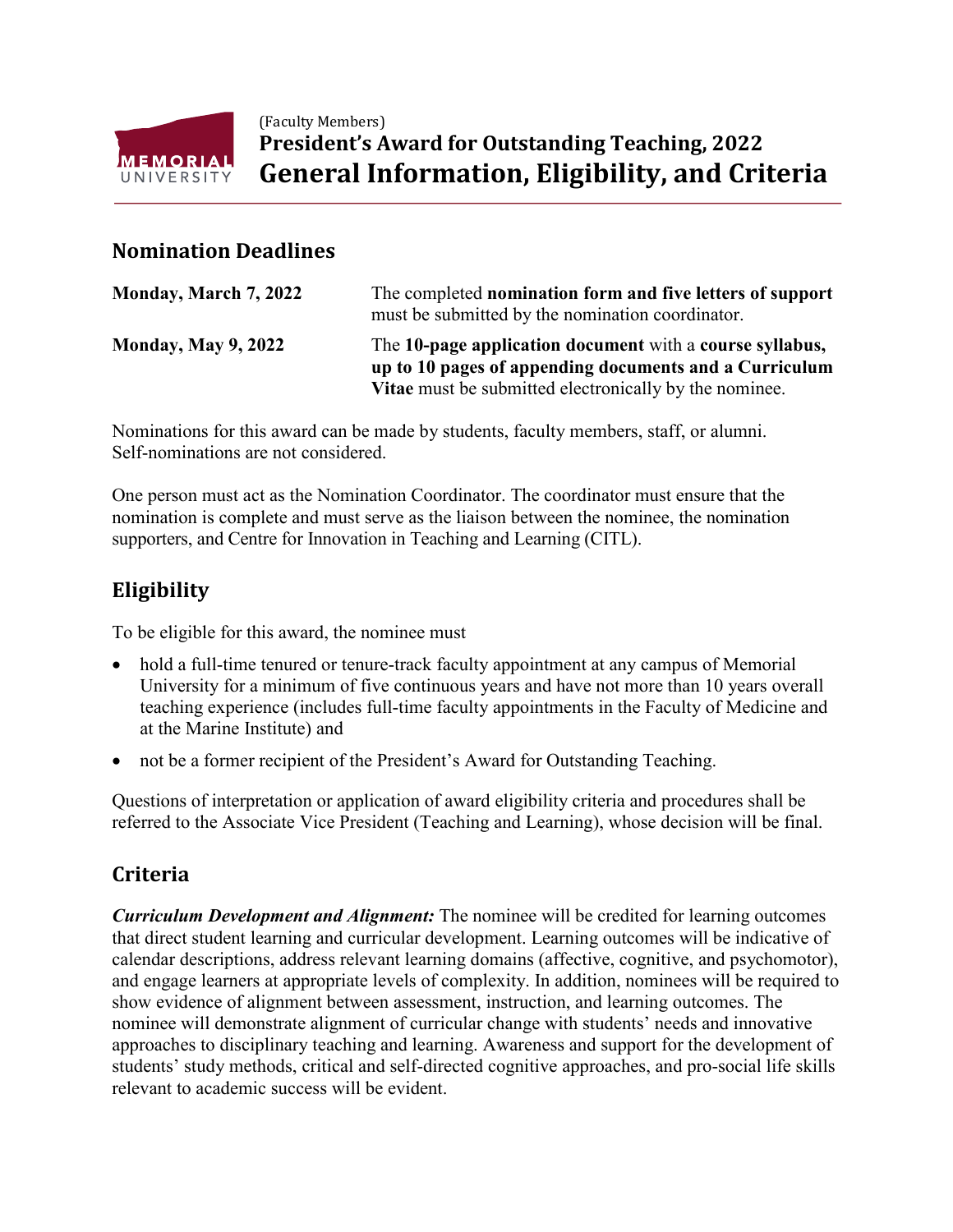*Instructional Approaches:* The nominee's teaching will be student-centered and provide authentic learning experiences through relevant contexts and opportunities for experiential learning. The nominee will plan for student engagement and will facilitate meaningful interactions with and among students. Learning experiences will also challenge students to consider interdisciplinary perspectives and applications. Evidence that the nominee regularly seeks feedback and reflects on both the students' learning and the effectiveness of their instructional approaches is important. The nominee will provide specific examples of adjustments made to teaching and learning methods based on feedback from students and selfreflection. Availability, approachability and a helpful disposition both within and outside formal learning environments will be evident. The nominee will demonstrate concern and support for individual student needs including those beyond the academic scope of courses taught.

*Integration of Research:* The nominee will exhibit evidence-based teaching and learning approaches. Evidence will be provided to demonstrate the use of seminal and current findings to promote rounded disciplinary experiences for students. Integration of personal disciplinary research into course content will be an asset.

*Professional Development:* The nominee will be cognizant of current teaching practice in the discipline and provide a record of professional growth and development in teaching which may include participation in formal and/or informal training events. Contribution to a positive teaching and learning environment and emerging leadership in this area will be demonstrated by engaging with peers through formal and informal support and through participation in teaching and learning related committees, projects, and programs. Engagement in the scholarship of teaching and learning will be an asset.

# **The Award**

One President's Award for Outstanding Teaching (Faculty) will be presented annually. Recipients will be honoured with the following:

- 1. \$5,000 to be used by the recipient in support of teaching activities and professional development in teaching
- 2. An award designation after the recipient's name in the University Calendar
- 3. A personalized framed scroll
- 4. Recognition by the President at the President's Award Ceremony
- 5. The recipient's name added to a plaque which lists Memorial's outstanding teachers and is on display in a public space in a University building